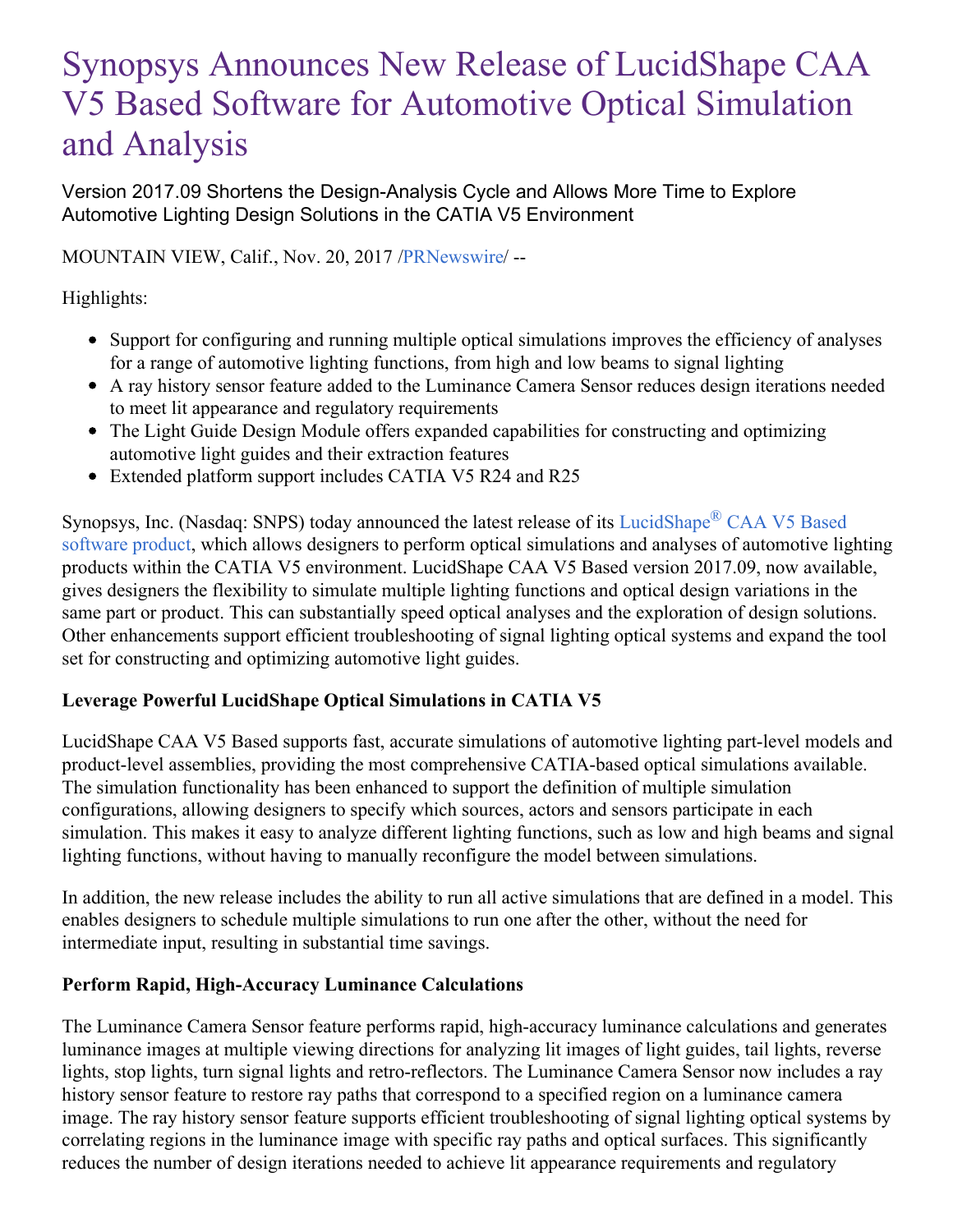compliance.

## **Expanded Light Guide Construction and Optimization**

The Light Guide Designer, previously released as a beta feature, has been expanded and renamed the Light Guide Design Module. The module helps automate the construction, analysis and optimization of automotive light guides and their extraction features to improve light output. The following capabilities have been added:

- New shape types that provide more versatile styling opportunities: circle with flat, partial ellipse, square, rectangle, keyhole and user profile
- Support for scaling and rotated profiles
- Option for specifying prisms as oriented inward or outward
- Enhanced exit surface construction
- Dual optimization mode and optimization support for tapered light guides
- Die pull direction support

# **Extended Platform Support**

LucidShape CAA V5 Based supports CATIA V5 R24 and R25. R25 support is new in this release.

"Automotive illumination systems are important product differentiators, and the LucidShape CAA V5 Based tool offers CATIA users access to powerful LucidShape features to simulate and deliver superior lighting optics," said George Bayz, vice president of Synopsys' Optical Solutions Group. "The new capabilities in version 2017.09 give designers greater freedom to develop innovative light guide design concepts and stylings, as well as expanded control over optical analyses to quickly pinpoint and validate design performance changes."

To learn more about LucidShape CAA V5 Based, visit https://www.synopsys.com/optical[solutions/lucidshape/caa-v5-based.html.](https://www.synopsys.com/optical-solutions/lucidshape/caa-v5-based.html)

## **About Synopsys LucidShape Products**

Synopsys' LucidShape products provide a complete set of design, simulation and analysis tools for automotive lighting. With dedicated algorithms tailored for automotive applications, LucidShape software facilitates the design of automotive forward, rear and signal lighting reflectors and lenses. In addition, the LucidDrive<sup>®</sup> tool provides the ability to perform virtual night-driving simulations that generate realistic lighting scenes in real time, which allows designers to quickly and accurately evaluate beam patterns for exterior automotive lighting applications on the road, traffic signs and surroundings prior to expensive fabrication and testing. For more information, visit [https://www.synopsys.com/optical](https://www.synopsys.com/optical-solutions/lucidshape.html)solutions/lucidshape.html.

## **Synopsys Automotive: Enabling Safe, Secure, Smarter Cars – from Silicon to Software**

Customers across the automotive supply chain use Synopsys' Silicon to Software<sup>™</sup> solutions to develop ICs and software for infotainment, ADAS, V2X and autonomous driving applications. Synopsys' portfolio of automotive-specific IC design tools, automotive-grade IP and automotive software cybersecurity and quality solutions accelerate time to market and enable the next generation of safe, secure and smarter connected cars. Learn more at <https://www.synopsys.com/automotive>.